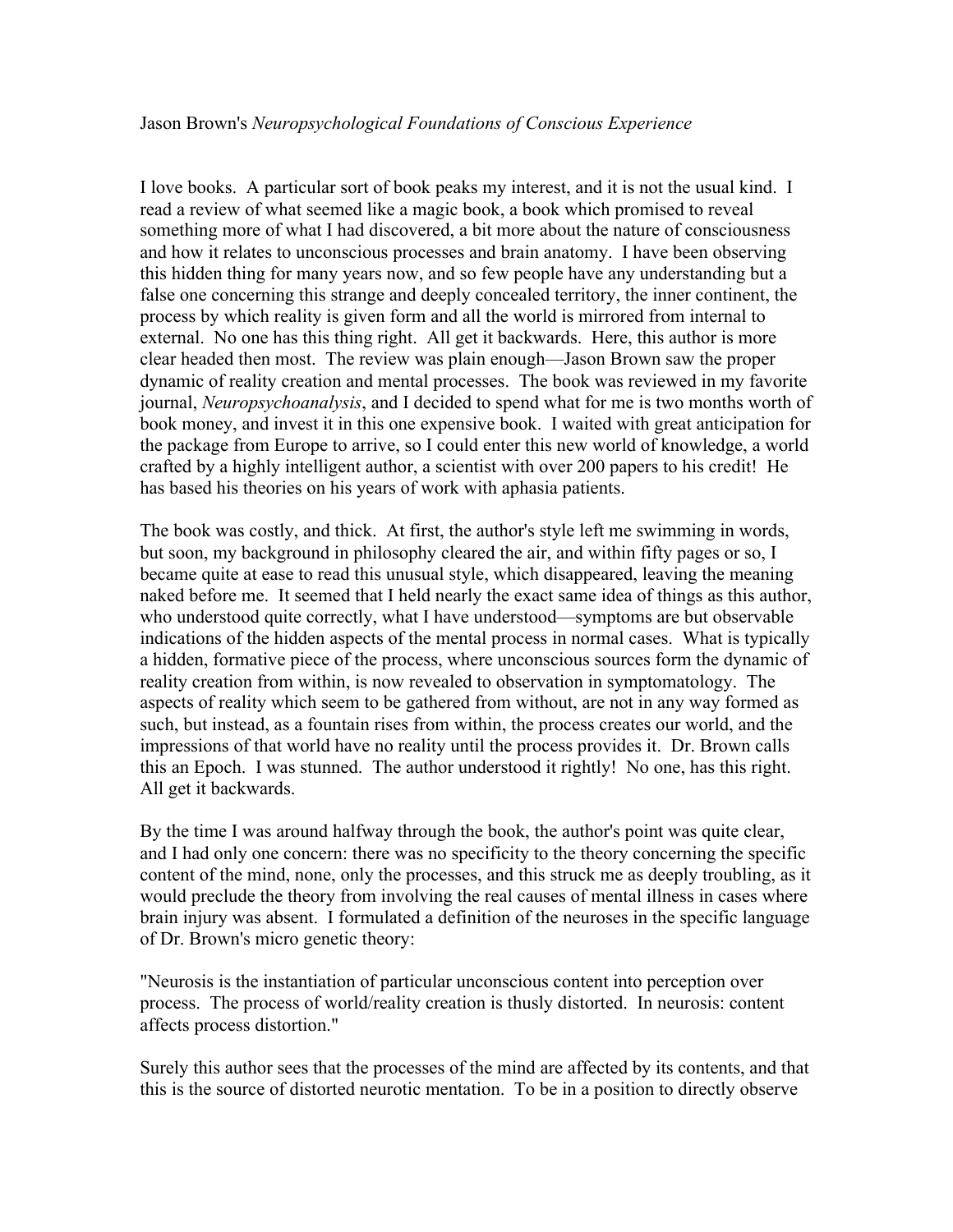what was unconscious, I have seen these contents and how they affect all aspects of the thinking process, because they are so very, very painful––and are often made so by way of reaction formation. Can he imagine as real, the most deeply repressed and distorted view which ignores the very truths of psychoanalysis…can he think this beautiful lie… is real? As I read on, my heart sank, and I understood, Dr. Brown was a beautiful soul. Never trust a beautiful soul. Nothing is as seductive as the resulting confusion.

I was deeply saddened to read several purposeful misunderstandings of Feud, distortions so grotesque they remind one of the misstatements of the later Jung regarding the works of Nietzsche and Freud. So wrong, they cause one who knows the material to become nauseous, as this text did in my case. So much repression is a function of reaction formation, the conscious and unconscious wishes condensed into a piece of content to give what is unconsciously a pleasure and a wish, a changed valence, and cause the ideation to become painful, and thereby, repress it. In reaction formation, as is so well known to even a beginning student, we see a pleasurable unconscious ideation become painful by conscious influence. This is first year, undergraduate level information! Read this sore misunderstanding which is so clearly mistaken, a point so very incorrect and self-serving: "The problem of pain illustrates a wider problem with theories of the unconscious, especially psychoanalysis (see below), in that the account of the unconscious is modeled after that of consciousness so that unconscious pain or, if one considers this an oxymoron, unconscious thought, memory, etc., are assumed to be qualitatively identical to what is in consciousness except that they are unconscious" (pp. 205-206). This book is filled with concepts, and few real life clinical examples. There is a reason for this. These ideas are wrong, and they become obvious and clear as beautiful lies once exposed to the ugly test of reality, cure and illness. Let us take an example, a *real* example and see if Dr. Brown's statement is true, or a beautiful fake.

During the course of SSRI withdrawal, many memories and memories of fantasies which were deeply repressed became available in consciousness. Take a typical example of a mutilation murder fantasy first envisioned at a specific time from the teen years. The fantasy involves a machete, genital mutilation, and a female parental object. Perhaps you can see already why a beautiful soul would wish to lie about such thoughts? Fear not my friends, I am honest, and not a beautiful soul! I will tell you the truth! This fantasy was repressed by reaction formation, as it is utterly anathema to my ego and kind personality, however, this fact is only a *conscious* moral objection, the unbearably painful quality associated with this unconscious ideation is not endemic to the unconscious aspect in any way, which is a wish, a desire most seductive, a regressed sexual wish, turned into a wish of violence. Both, are wishes, pleasurable wishes. That, is the unconscious aspect. It is a specific objective memory trace [or current fantasy] in every case. No exceptions. In this case, the memory was of a particular and specific fantasy. Try it. Locate ten pieces of unconscious content, you will find ten objective and specific memories or fantasies. Use my techniques and try it. See for yourself who is lying! See how unpleasant it is *not* to be deceptive and beautiful? Do not blame Dr. Brown. He is right to lie to us, it is more beautiful, isn't it? Ha! Bunk! Beauty is honesty's province! No healing takes place without honesty. See it and know––the unconscious aspect in such a case is pleasure, the reaction is moral, a conscious creation added after the fact to create the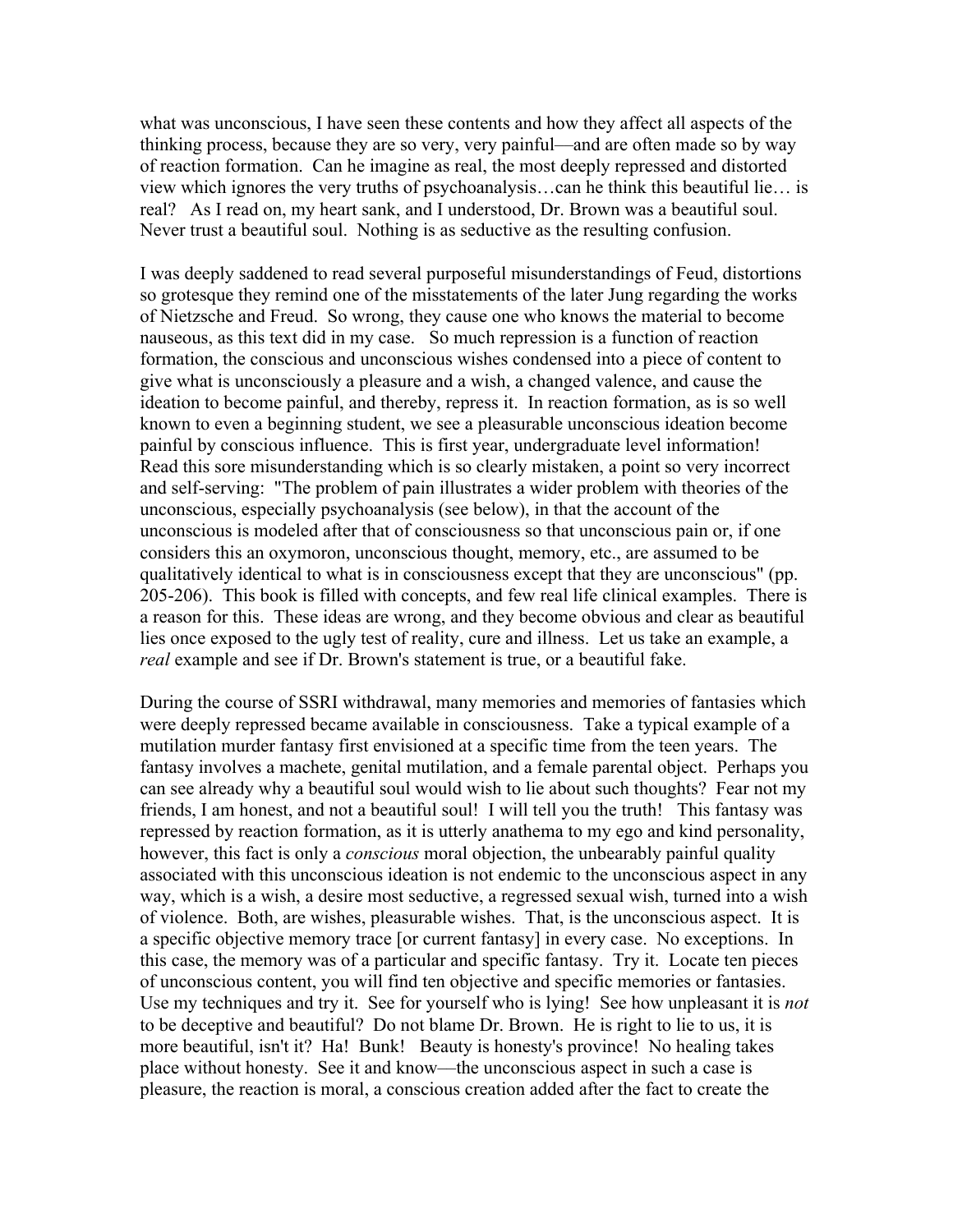painful reversal of valence and cause repression. *Conflict!* To consciousness the ideation is painful, a secondary conscious reactive addition has altered its *conscious* valence, to the unconscious, it is pleasure, a specific wish *complete with an object*. This statement is a lie: "The problem of pain illustrates a wider problem with theories of the unconscious, especially psychoanalysis (see below), in that the account of the unconscious is modeled after that of consciousness so that unconscious pain or, if one considers this an oxymoron, unconscious thought, memory, etc., are assumed to be qualitatively identical to what is in consciousness except that they are unconscious" (pp. 205-206).

Clearly, Dr. Brown is not fond of the unpleasant and soiled feeling honesty about the specifics of mental life brings with it. One can hardly blame him, but, he is wrong nonetheless. To deny this thing, has left a somewhat bitter taste in his mouth, or so his words seem to convey: "In the unconscious psychoanalysis has found its most congenial home, but it is less a workplace of novel ideas than a graveyard of midnight rumblings with imaginary ghosts doing the work left over from the preceding day . . . Links from psychoanalysis to psychology are unconvincing, while attempts to correlate psychoanalysis with neuroscience, which are meant to rehabilitate the scientific credentials of a theory bereft of innovation, remain tenuous and forced (see Brown and Stremler, 2008) (p. 211)." How amazing! Dr. Brown's theory, so tenuous and forced is laid along the most innovative work psychology has ever known, that of Sigmund Freud, and he claims the reverse! And even more stunning, the obvious bitterness toward the excellent clinical success of Mark Solms and neuropsychoanalysis, finally acknowledged after the publication of Mark and Karen Solms's book, *Clinical Studies in Neuropsychoanalysis*, which has so effectively married the neurosciences and psychoanalysis to superb result. I believe a bit of resentment may even have crept in toward the neuropsychoanalytic acceptance of the work of Jaak Panksepp, in several comments about the disparity between the consciousness of animals and people, but Dr. Brown may simply be honest, and mistaken here (p. 200).

And let us examine this bit of text and see if it is true, or a fake: "A wish is intentional. Is the unconscious intentional? The unconscious may drive to an end, but the object of the wish is not in sight when unconscious process is active. To construe unconscious process as a wish implants the object of the wish before it is decided. The drive that is antecedent to desire shapes and configures the wish in specifying an aim. Unconscious motivation presumes a goal that becomes clear as the act materializes" (p. 212). Again, a simple examination of reality, of a real example dispels the fakery. Note how in the example above, the object of the wish is oh so very clear from the start! Another lie. Note how one can see the very thing he denies in his language. Use some Freud and behold: "the object of the wish is not in sight when unconscious process is active." Here we interpret so easily to find—*a wish!* An unconscious wish is "not in-sight"—the wish for repression itself! Please sir, read your own words, and then, hear them too!

And this statement…true or a fake? "Unconscious material is not suppressed or deinnervated in repression or resistance. . . The transition from possibility to fact in the passage to consciousness does not entail a defense against unwanted ideas" (pp. 216- 217). Look at the example. Is there a defensive process which rejects an unwanted